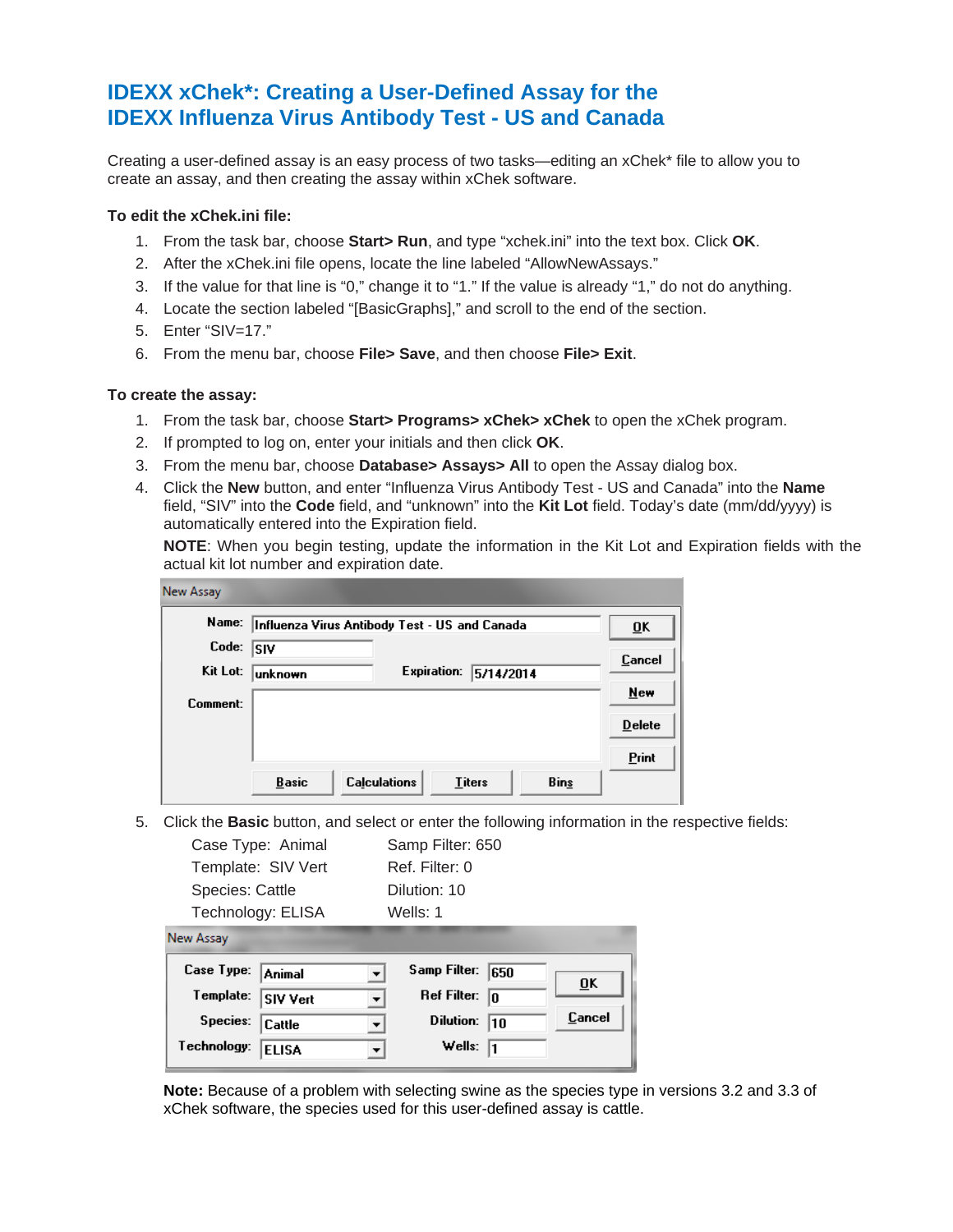- 6. Click **OK** to save the settings.
- 7. Click the **Calculations** button, and select or enter the following information:

| Formulas:                                                        |           |  |  |  |  |  |  |
|------------------------------------------------------------------|-----------|--|--|--|--|--|--|
| "S" Part of Ratio: Sample1                                       |           |  |  |  |  |  |  |
| "P" Part of Ratio: None                                          |           |  |  |  |  |  |  |
| "N" Part of Ratio: Negative                                      |           |  |  |  |  |  |  |
| None<br>Blocking Factor:                                         |           |  |  |  |  |  |  |
| First Calculation:<br>Second Calculation:                        |           |  |  |  |  |  |  |
| Variable: S/N<br>Variable: None                                  |           |  |  |  |  |  |  |
| Positive Cutoff: 0.6<br>Positive Cutoff: 0                       |           |  |  |  |  |  |  |
| Suspect Cutoff: 0.6<br>Suspect Cutoff: 0                         |           |  |  |  |  |  |  |
| Comparison: <<br>Comparison: None                                |           |  |  |  |  |  |  |
| <b>New Assay</b>                                                 |           |  |  |  |  |  |  |
| <b>Formulas</b>                                                  |           |  |  |  |  |  |  |
|                                                                  |           |  |  |  |  |  |  |
| "S" Part of Ratio:<br>Sample1                                    | <b>OK</b> |  |  |  |  |  |  |
| "P" Part of Ratio:<br><b>None</b>                                | Cancel    |  |  |  |  |  |  |
| "N" Part of Ratio:<br>Negative<br>▼                              |           |  |  |  |  |  |  |
| <b>Blocking Factor:</b><br>None                                  | Reset     |  |  |  |  |  |  |
|                                                                  |           |  |  |  |  |  |  |
| <b>First Calculation</b><br><b>Second Calculation</b>            |           |  |  |  |  |  |  |
| Variable:<br>Variable:<br>ls/N<br> None                          |           |  |  |  |  |  |  |
| <b>Positive Cutoff:</b><br><b>Positive Cutoff:</b><br>lo<br>10.6 |           |  |  |  |  |  |  |
| <b>Suspect Cutoff:</b><br><b>Suspect Cutoff:</b><br>10.6<br>lo   |           |  |  |  |  |  |  |

8. Click **OK** to save these settings, and then click **OK** to save the assay to the database. You can now test for influenza antibodies using the xChek Assay Management System.

**NOTE:** xChek does not evaluate controls or results for validity when you use a user-defined assay. You must evaluate the results from each assay in accordance with good laboratory practices. To evaluate your assay validity, refer to the insert provided with the test.

## **Setting Up Additional Display Variables**

Only OD values are displayed in the reporting options for this user-defined assay. To set up additional display variables, follow the directions below.

- 1. From the xChek menu bar, choose **Reports> Analyze Cases** to open the Filter Criteria for Analyze dialog box.
- 2. Enter the desired search criteria and click **OK**. The Select Cases for Analyze dialog box appears.
- 3. Select the desired cases and click **OK**. The Analyze Report dialog box appears.